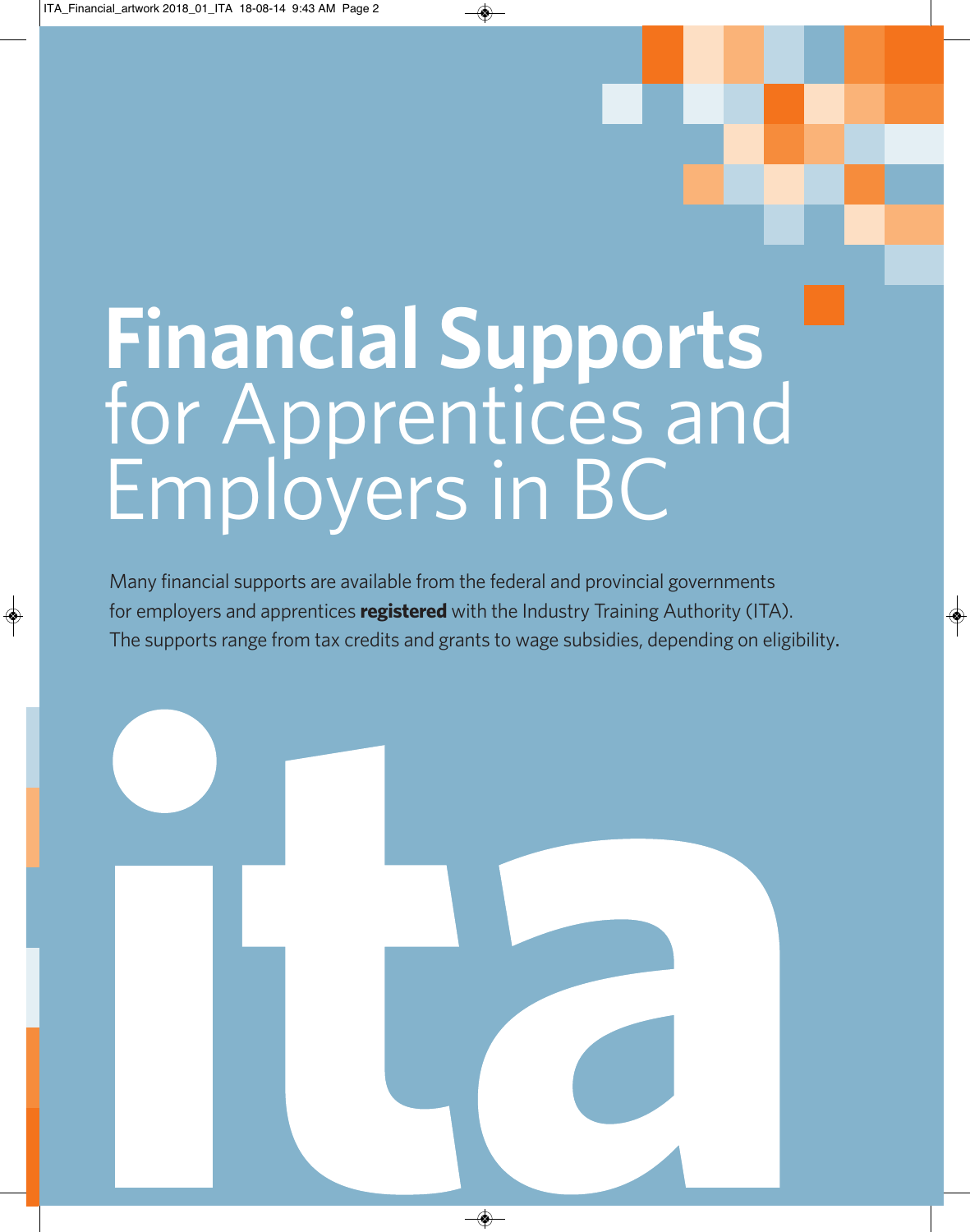# **APPRENTICE SUPPORTS**

## Employment Insurance, WorkBC\*, and Obtaining Your 16-Digit Reference Code

Apprentices registered with ITA may be eligible for temporary financial supports while they attend ITA–approved training for their apprenticeship. Part I and Part II of the *Employment Insurance Act* define the terms of this support.

Part I Financial Supports, Employment Insurance (EI) benefits, are typically income replacement and are provided through Service Canada. Any questions and/or concerns regarding EI benefits should be directed to Service Canada.

Part II Financial Supports, also known as WorkBC Apprentice Training supports, include basic expenses for living away from home, dependent care, daily commuting, etc. Any questions and/or concerns regarding Financial Supports should be directed to WorkBC by phone at 1-877-952-6914.

You will be sent a 16 digit reference code from WorkBC when you apply for Apprentice Training Support. The 16 digit reference number is critical for your application for EI.

#### **WorkBC Apprentice Training Supports Online / Applying for EI**

You may start the application process **4 weeks PRIOR** to your school start date. You must apply by the first day of your course - if late, please contact WorkBC to have your eligibility assessed.

The following steps are very specific and must be done completely and in order. You will need your ITA number, Social Insurance Number, a void cheque or banking information, and the start and end dates of your class.

#### **There are 2 separate but connected applications that must be completed:**

- WorkBC Apprentice Supports Online
- Service Canada Employment Insurance

#### **Applying for WorkBC Apprentice Training Supports Online**

To be able to apply for EI or WorkBC Apprentice Training Supports, you will need a BCeID.

If you meet any of these requirements, follow the steps below to obtain your BCeID.

- You are on a current EI claim, you are applying for EI, or you have been on EI in the past 3 years
- You are an apprentice with or without an employer or union sponsor.
- You are unemployed and a pre-existing ITA-registered apprentice who has an employer sponsor, but you are without a return-to-work date.

#### **Obtaining your BCeID**

Go to www.workbc.ca and click as shown: **Employment Services** Apprenticeship Apprenticeship<br>Training Supports How to apply Apply here Pick training institution **Continue** my application Start under<br>Continue Online Create BCeID and Continue Visit the BCeID Site Fill out required information Register to Get BCeID Account NOTE the Work BC Employment Service Centre location that will be able to assist you **▼▼▼▼▼▼▼▼▼▼▼**

#### **Applying for Apprentice Training Supports**

| Go to www.workbc.ca and click as shown: |                                            |                        |            | NOTE the Work BC Employment Service Centre location<br>that will be able to assist you |                            |  |
|-----------------------------------------|--------------------------------------------|------------------------|------------|----------------------------------------------------------------------------------------|----------------------------|--|
| Employment<br><b>Services</b>           | Apprenticeship<br><b>Training Supports</b> | How to apply           | Apply here | Pick training<br>institution                                                           | Continue<br>my application |  |
| Start under<br>Continue Online          | Log In and<br>Continue                     | Follow<br>instructions |            |                                                                                        |                            |  |

Print or email yourself the confirmation page, which includes a 4 digit application number. A 16 digit reference code from Apprenticeship Training Supports, needed to apply for EI, will be emailed to you. This can take up to 2 business days.

#### **Applying for EI**

#### • **You must have your 16 digitreference code from Apprentice Training Supports on hand.**

- You cannot apply for EI more than 7 days before the start date of your apprentice training.
- Submit your ROE as soon as possible.
- Apply for Employment Insurance benefits at www.canada.ca/en/services/benefits/ei
- If you have questions, contact your local Service Canada office.

\* Also known as Employment Program of BC (EPBC).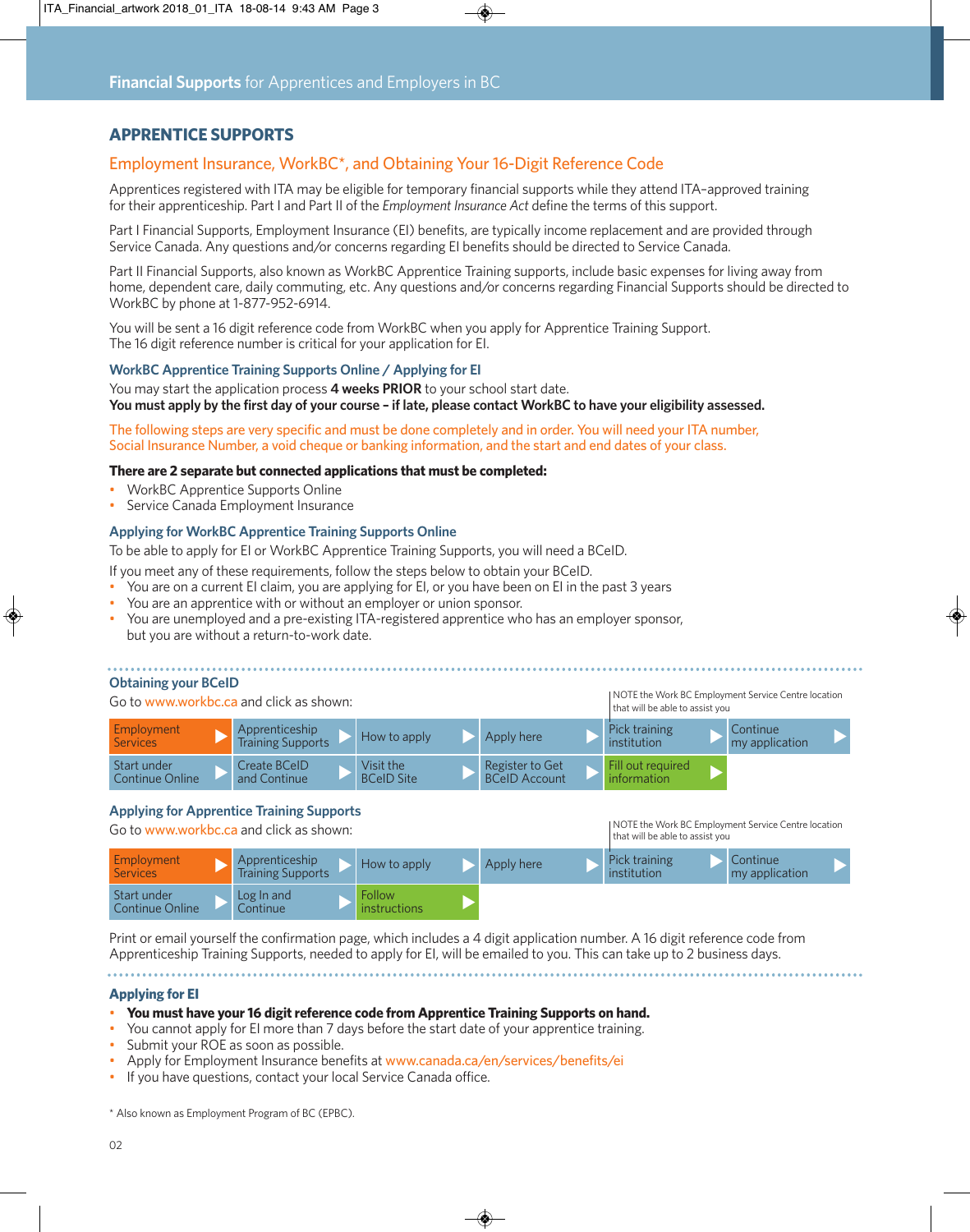# Canada Apprentice Loan

The Canada Apprentice Loan offers interest-free loans to help registered apprentices with the cost of their training. Apprentices registered in a Red Seal trade apprenticeship can apply for interest-free loans of up to \$4,000 per period of technical training. Interest charges and repayment of the Canada Apprentice Loan will not begin until after the loan recipient completes or terminates their apprenticeship training program.

For more information, visit www.canada.ca/apprentice and click on Canada Apprentice Loan to apply through the Canada Apprentice Loan online service.

# Grants for Red Seal Apprentices

As a Red Seal apprentice, you are eligible for an Apprenticeship Incentive Grant(AIG) and an Apprenticeship Completion Grant (ACG). The AIG is an annual taxable cash grant of \$1,000 a year for the first 2 years of your training, up to a maximum of \$2,000 per person. The ACG is a one-time taxable cash grant of \$2,000 after you have been certified in your trade.

|                       | Apprenticeship Incentive Grant (AIG)                                                                                                                                                                                                                                                                                                                                                                                                                                                                | <b>Apprenticeship Completion Grant (ACG)</b>                                                                                                                                                                                  |  |
|-----------------------|-----------------------------------------------------------------------------------------------------------------------------------------------------------------------------------------------------------------------------------------------------------------------------------------------------------------------------------------------------------------------------------------------------------------------------------------------------------------------------------------------------|-------------------------------------------------------------------------------------------------------------------------------------------------------------------------------------------------------------------------------|--|
| <b>Who Qualifies?</b> | Apprentices registered in Red Seal trades who have successfully<br>completed a level of technical training and a portion of work,<br>based training hours.<br>Please refer to the AIG Requirements for your trade at<br>www.itabc.ca/grants-tax-credits/grants.<br>ITA will send you a Letter of Progression when you have met<br>the requirement for technical training and work-based training.                                                                                                   | Certified Red Seal journeypersons.                                                                                                                                                                                            |  |
| <b>How to Apply</b>   | Use the information in your Letter of Progression<br>to apply for your AIG from Service Canada.<br>To print a copy of this letter, log in to Direct Access,<br>itadirectaccess.ca. If you do not have a Direct Access account,<br>call or email Customer Service to set one up.<br>After you've applied, contact Service Canada directly<br>with questions or to track the status of your grant application.<br>www.canada.ca/en/employment-social-<br>development/services/apprentices/grants.html | ITA will send you a reminder notice<br>when you qualify for the ACG.<br>Contact Service Canada<br>to apply for the ACG.<br>After you've applied, contact<br>Service Canada directly with<br>questions or to track the status. |  |

# Provincial Tax Credits

Provincial training tax credits provide refundable income tax credits for apprentices registered in Industry Training Authority (ITA) Red Seal and Non-Red Seal apprenticeship programs. Enhanced tax credits are available for ITA-registered apprentices who are Indigenous or who have disabilities.

Tax credits for tool expenses are also available.

For more information, please see the tax credit information on the BC government website, www.gov.bc.ca. Search for Training Tax Credits for Apprentices.

# Other Apprentice Resources

#### **Wage Subsidy Work Experience Program**

Eligible job seekers may benefit from a short-term wage subsidy to assist with the initial work- based training investment (EI eligibility).

Contact your local WorkBC Centre or Aboriginal Skills and Employment Training Strategy (ASETS).

For more information, go to:

- WorkBC: www.workbc.ca/Employment-Services/WorkBC-Centres.aspx
- ASETS: www.canada.ca/en/employment-social-development/services/indigenous.html

#### **Student Aid**

For more information on BC Access Grant, go to www.studentaidbc.ca

BC Access Grant is only available for eligible applicants enrolled in Foundation Training for high demand trades over 12 weeks.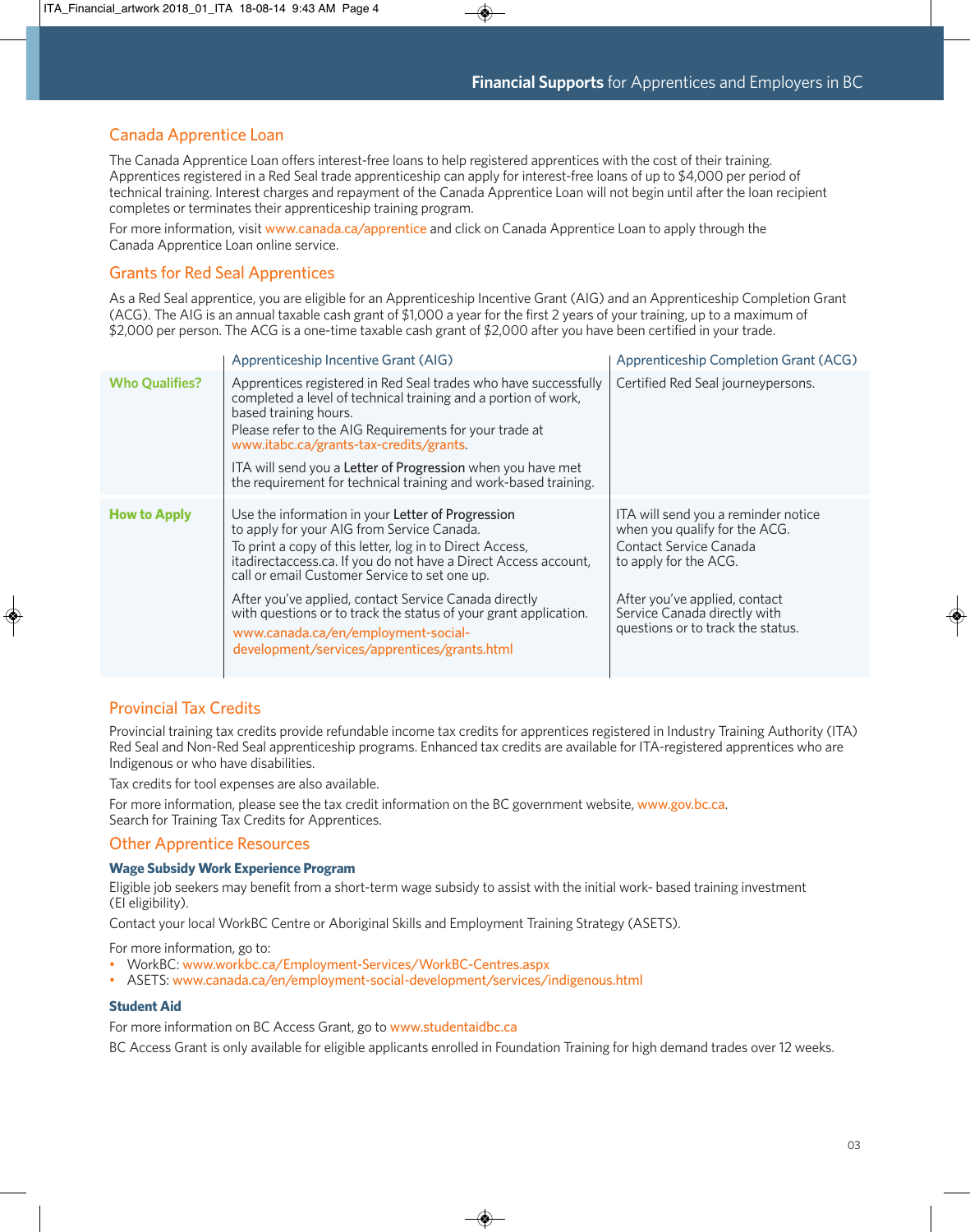# Apprentice Financial Supports Chart

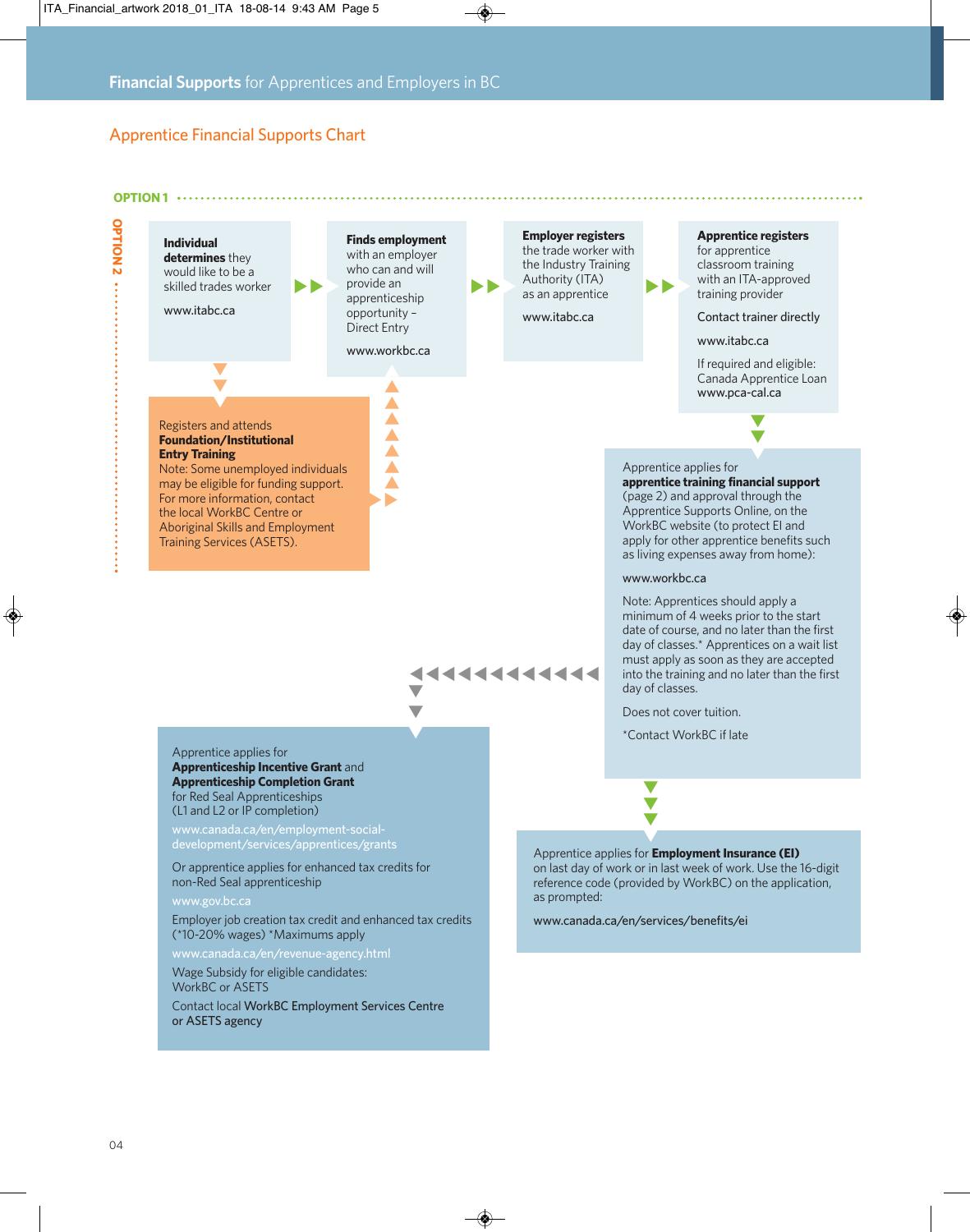# **EMPLOYER SUPPORTS**

The provincial and federal governments provide income tax credits for employers of apprentices registered in Industry Training Authority (ITA) apprenticeship programs.

### Apprenticeship Job Creation Tax Credit for Red Seal Programs

Employers who hire apprentices registered in Red Seal programs are eligible to claim **10% of wages** up to a maximum of \$2,000 per year for each apprentice, within two years of their apprenticeship.

Completion of technical training or submission of work-based training hours by an apprentice is not required in order to claim this tax credit.

For more information, visit the Canada Revenue Agency (CRA) website:

www.canada.ca/en/revenue-agency/services/tax/individuals/topics/about-your-tax-return/tax-return/completing-a-taxreturn/deductions-credits-expenses/line-412-investment-tax-credit/apprenticeship-job-creation-tax-credit.html

#### BC Basic Tax Credit for Non-Red Seal Program

Employers who hire apprentices registered in non-Red Seal programs are eligible to claim **20% of wages** up to a maximum of \$4,000 per year for each apprentice, within two years of their apprenticeship registration

Completion of technical training or submission of work-based training hours by an apprentice is not required in order to claim this tax credit.

# BC Completion Tax Credit

Employers who hire apprentices are eligible to claim tax credits when (depending on the program) those apprentices complete level three or higher of the technical training, complete work-based training hours, or receive a certificate for their trade.

For more information, go to [www2.gov.bc.ca/gov/content/taxes/income-taxes/corporate/credits/training/employer](https://www2.gov.bc.ca/gov/content/taxes/income-taxes/corporate/credits/training/employer)

#### **Enhanced Tax Credit for Employers**

Employers of apprentices who are First Nations or who have disabilities may also be eligible for additional tax credits.

For more information, go to [www2.gov.bc.ca/gov/content/taxes/income-taxes/corporate/credits/training/employer](https://www2.gov.bc.ca/gov/content/taxes/income-taxes/corporate/credits/training/employer)

#### Other Employer Resources

#### **Wage Subsidy Work Experience Program**

Eligible employers may benefit from a short-term wage subsidy to assist with the initial work- based training investment (EI eligibility).

Contact your local WorkBC Centre or Aboriginal Skills and Employment Training Strategy (ASETS).

For more information, go to:

- WorkBC: www.workbc.ca/Employment-Services/WorkBC-Centres.aspx
- ASETS: www.canada.ca/en/employment-social-development/services/indigenous.html

#### **Canada BC Job Grant (CJG)**

The Canada-B.C. Job Grant provides direct financial support to employers who wish to purchase training for their current or future employees.

An employer is required to contribute at least one third of the training costs, with the remaining two thirds, up to \$10,000 per participant, coming from the CJG.

The employer must have a job for the participant at the end of training.

Eligible training costs include: tuition fees; mandatory student fees; textbooks, software and other required materials; and examination fees.

For details on how to apply for the Canada Job Grant, please visit: www.workbc.ca/canadabcjobgrant.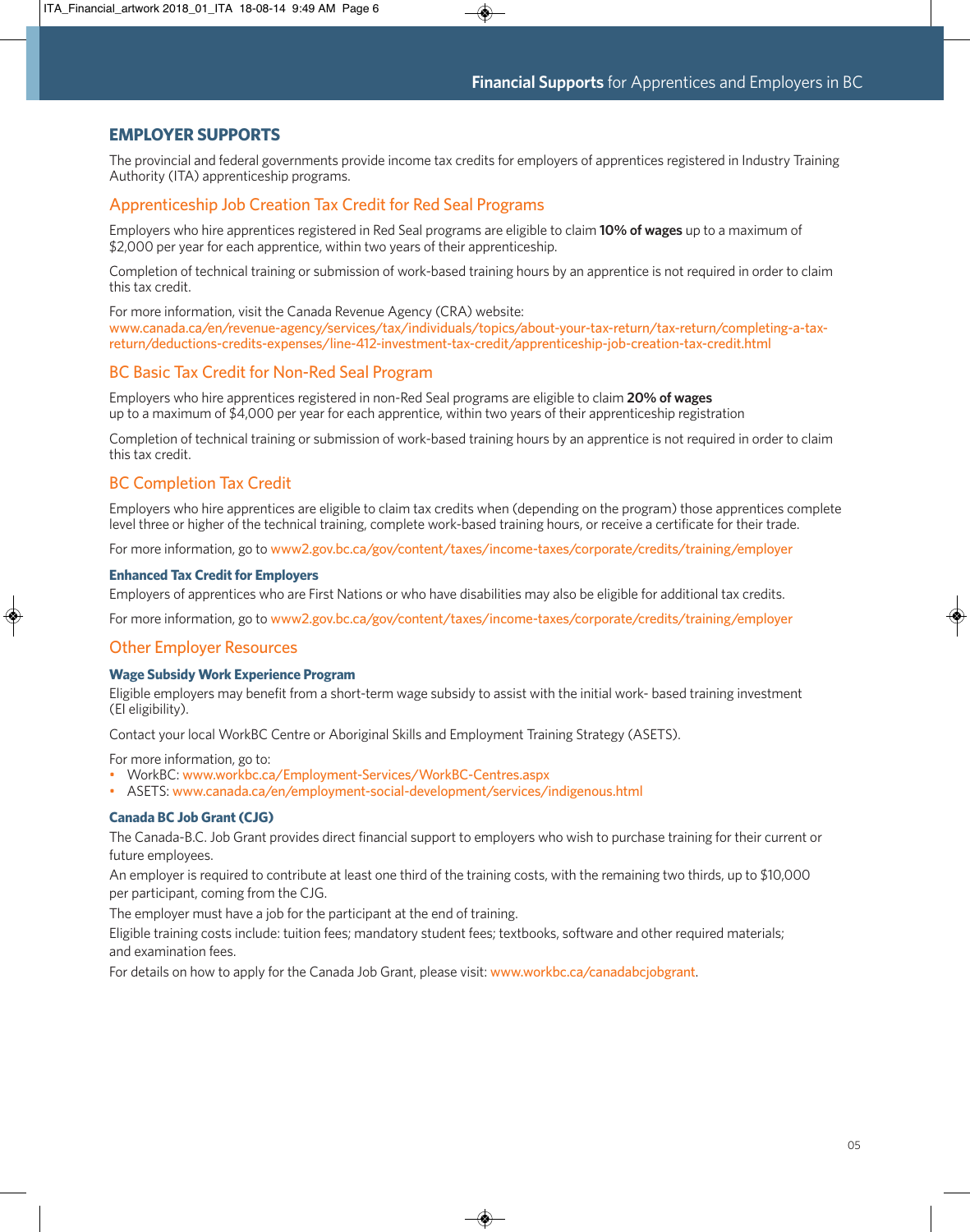| <b>Apprentice Supports*</b>                                                                                                                                                              | <b>Direct Entry</b><br>Apprenticeship<br>Hired and registered by Sponsor<br>without prior Foundation/<br>apprentice training | <b>Foundation</b><br><b>Training</b><br>(a.k.a: pre-apprentice) | <b>Apprentice</b><br><b>Technical</b><br><b>Training</b><br>(Levels 1, 2, 3, 4) |
|------------------------------------------------------------------------------------------------------------------------------------------------------------------------------------------|------------------------------------------------------------------------------------------------------------------------------|-----------------------------------------------------------------|---------------------------------------------------------------------------------|
| <b>Skills Training Funding Tuition*</b><br>See Notes A+C                                                                                                                                 |                                                                                                                              |                                                                 |                                                                                 |
| <b>Indigenous Peoples Skills Training Funding Tuition*</b><br>(eligible Indigenous applicants)<br><b>ASETS</b> agencies<br>See Notes A+C                                                 |                                                                                                                              |                                                                 |                                                                                 |
| <b>Student Aid/Loans*</b><br>Only Foundation Training over 12 weeks long<br>BC ACCESS Grant (only for training in high demand trades)<br><b>Bursaries and Scholarships</b>               |                                                                                                                              |                                                                 |                                                                                 |
| <b>Canada Apprentice Loan</b>                                                                                                                                                            |                                                                                                                              |                                                                 |                                                                                 |
| Wage Subsidy (new hires)*<br>WorkBC / ASETS agencies                                                                                                                                     |                                                                                                                              |                                                                 |                                                                                 |
| <b>El and AOP: Apprentice Financial Benefits</b><br>for Apprentice Training *<br>(Apprentice Supports Online Portal)<br>WorkBC and Service Canada (for EI-eligible clients) <sup>2</sup> |                                                                                                                              |                                                                 |                                                                                 |
| Training Tax Credits Non-Red Seal and Red Seal*<br>Credit amount varies, please refer to CRA                                                                                             |                                                                                                                              |                                                                 |                                                                                 |
| <b>Incentive and Completion Grants, Red Seal Trades*</b><br>Service Canada                                                                                                               |                                                                                                                              |                                                                 |                                                                                 |
| <b>ITA Website Resources*</b> (www.itabc.ca)<br><b>Direct Access</b><br>Online Apprenticeship Reporting Trade Profile                                                                    |                                                                                                                              |                                                                 |                                                                                 |

\*Support is dependent on eligibility and varies by trade, level of training, and whether or not it is a Red Seal or Non-Red Seal trade.

Note A: WorkBC and EPBC. Indigenous Peoples resources: ASETS agencies, Bands, bursaries, scholarships<br>Note B: Bursaries may be available through individual training institutions<br>Note C: Youth Train in Trades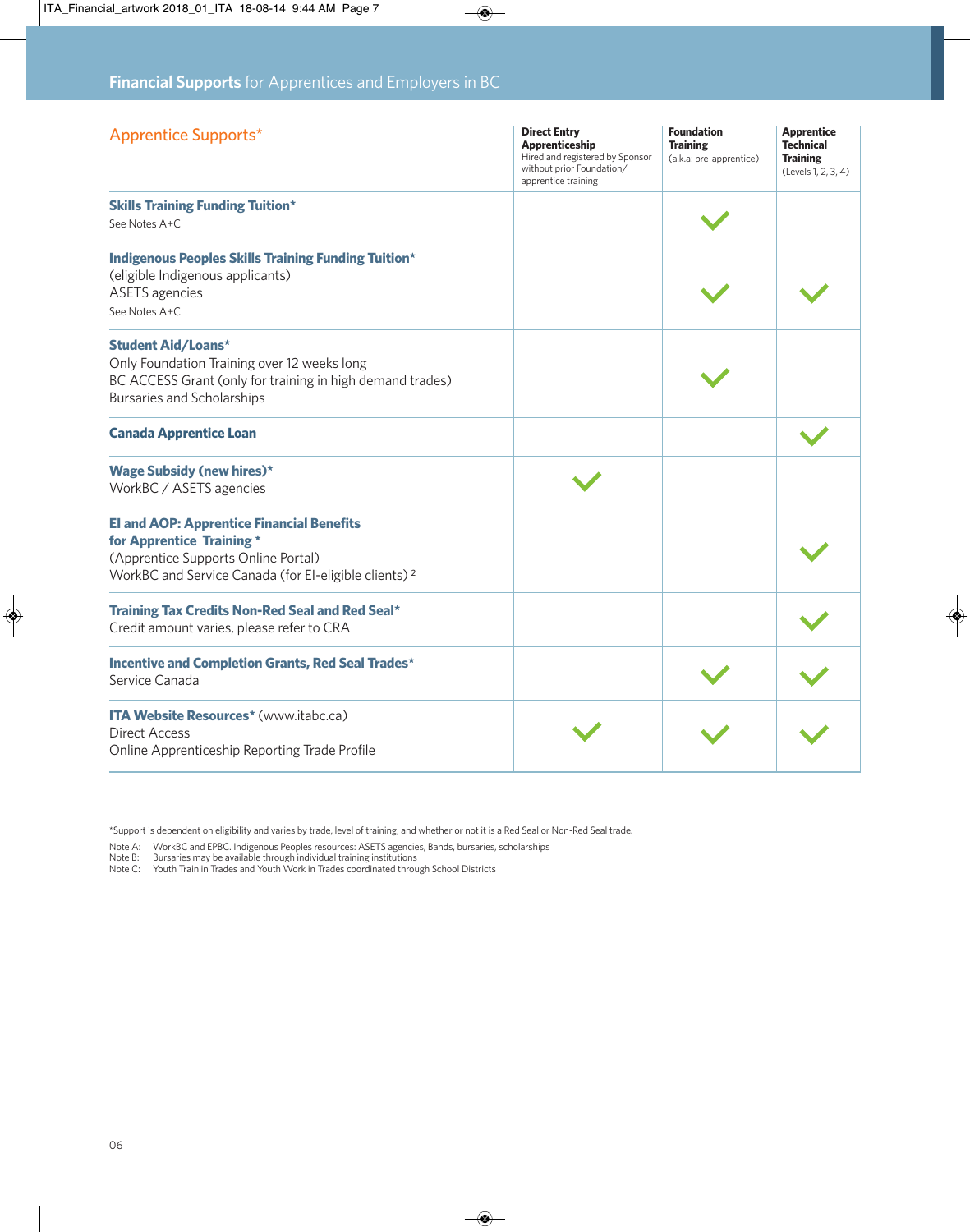| Employer Supports*                                                                                                                                                                                                                                                                                                                                                 | <b>Direct Entry</b><br>New hire of apprentice<br>without any prior trades<br>training/certification | <b>Foundation</b><br>see Note A | <b>Apprentice</b><br>Level 1, 2, 3, 4, 5 |
|--------------------------------------------------------------------------------------------------------------------------------------------------------------------------------------------------------------------------------------------------------------------------------------------------------------------------------------------------------------------|-----------------------------------------------------------------------------------------------------|---------------------------------|------------------------------------------|
| <b>Wage Subsidy For New Hires Requiring Training*</b><br>WorkBC<br>ASETS agencies BC                                                                                                                                                                                                                                                                               |                                                                                                     |                                 |                                          |
| Canada-B.C. Job Grant*<br>See Note D                                                                                                                                                                                                                                                                                                                               |                                                                                                     |                                 |                                          |
| <b>Training Tax Credits*</b><br>Service Canada/BC <sup>1</sup><br>Amounts vary per trade, level, non-Red Seal, Red Seal<br>Yearly, per registered apprentice Completion Training Tax Credit                                                                                                                                                                        |                                                                                                     |                                 |                                          |
| <b>Other Resources*</b><br><b>WorkBC Employment Service Centres</b><br>Service Canada<br>Red-Seal.ca<br><b>Training Providers</b><br><b>Chambers of Commerce</b><br><b>Trade Conferences</b><br><b>Economic Development Commissions</b><br>Government reps<br>Unions<br>See Notes A, B & C                                                                         |                                                                                                     |                                 |                                          |
| <b>ITA Resources*</b><br>ITA website (www.itabc.ca) / Direct Access: online registering,<br>reporting, and updates<br>Trade profiles and training outlines<br>Training providers/schedules<br>Employer guidebooks<br>YouTube tutorials / News bulletins<br>Targeted initiatives<br><b>Customer Service</b><br>Apprenticeship Advisors /<br>Industry Relations Team |                                                                                                     |                                 |                                          |

\*Support is dependent on eligibility and varies by trade, level of training, and whether or not it is a Red Seal or Non-Red Seal trade.

Note A: Foundation trades training often comes before employment in trades: Youth Train in Trades and Youth Work in Trades programs<br>Note B: Apprentice Technical Training: ITA develops curriculum and program standards in co